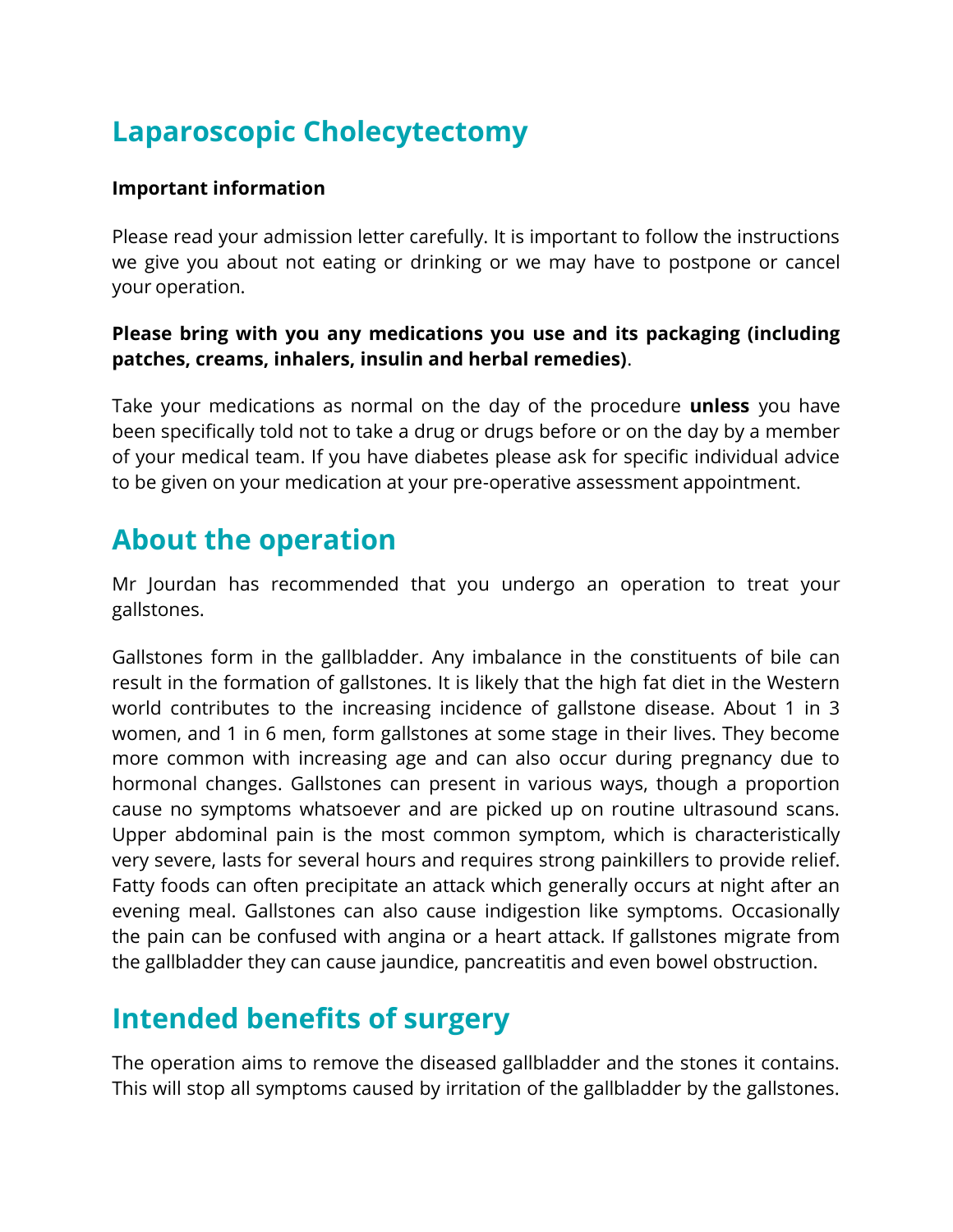It will also prevent complications of gallstones developing including cholecystitis, obstructive jaundice and pancreatitis.

### **Can I manage without my gall bladder?**

Yes. The gall bladder is a reservoir for bile and we are able to manage without it. Rarely patients notice that their bowels are a little looser than before the operation but this is uncommon. You will be able to eat a normal diet after your operation, assuming that there is nothing else wrong with you.

## **Before your admission**

Before your operation you will need to attend the pre-assessment clinic, which is usually run by specialist nurses; occasionally this process can be conducted by telephone. At this clinic, we will ask for details of your medical history and carry out any necessary clinical examinations and investigations. Please ask us any questions about the procedure, and feel free to discuss any concerns you might have at any time. You may have a blood test and ECG performed, and also swabs for MRSA.

We will ask if you take any tablets or use any other types of medication either prescribed by a doctor or bought over the counter in a pharmacy. Please bring all your medications and any packaging (if available) with you.

This procedure involves the use of anaesthesia. We explain about the different types of anaesthesia or sedation we may use at the end of this leaflet. You will see an anaesthetist before your procedure.

# **Day of surgery**

Most people who have this type of procedure have it performed as a day case procedure. You may need to stay overnight if you have other medical problems.

You will be admitted on the day of your surgery. Just before surgery the nurse may give you an enema to empty the bowel.

It may be necessary during the procedure to shave your thigh to allow attachment of a pad for the electrical diathermy machine (used to seal blood vessels), so that the pad sticks to your skin to achieve the best and safest performance.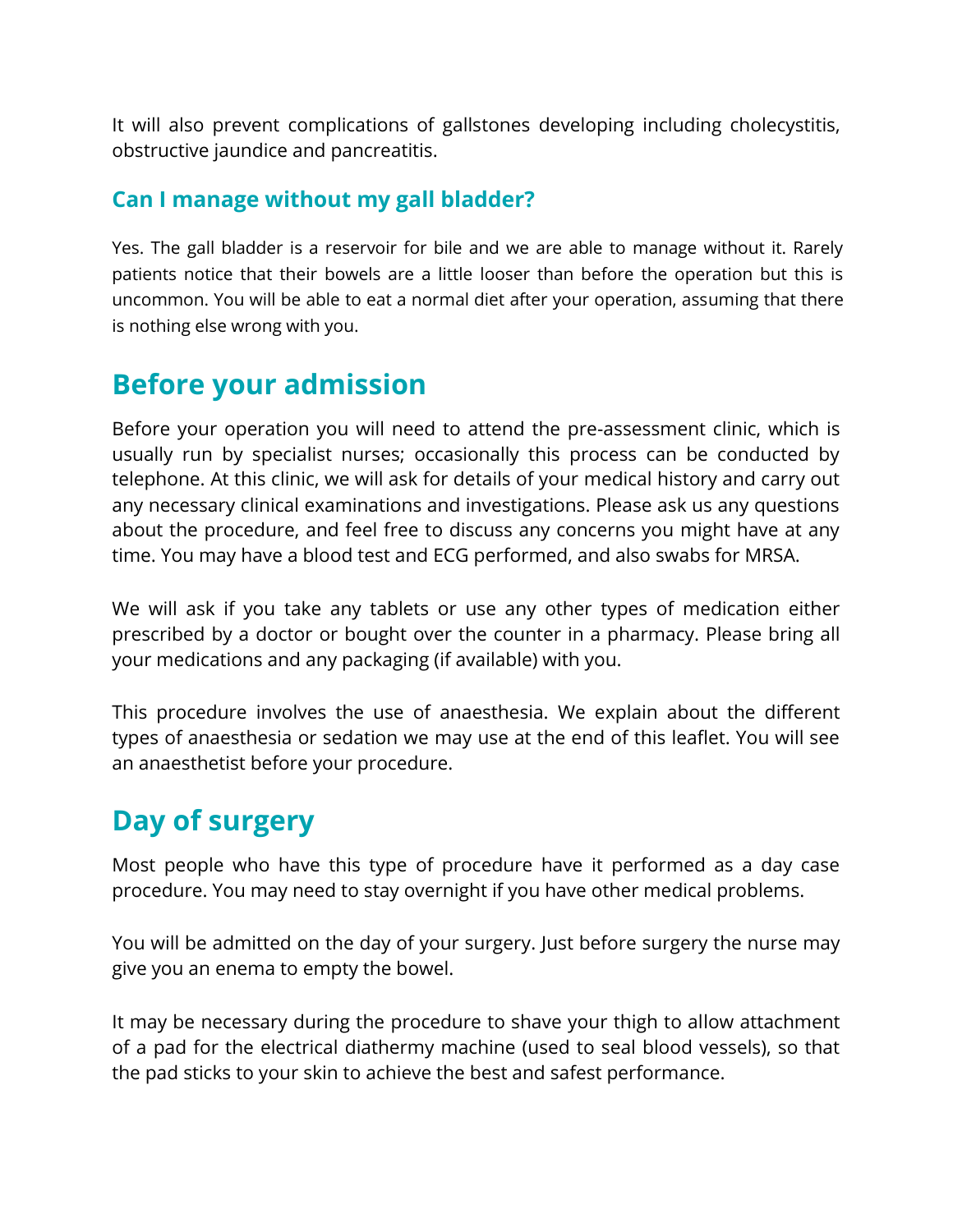# **During the procedure**

At the start of your procedure, you will be given the necessary anaesthetic and/or sedation

Mr Jourdan will make four cuts (about 5-10mm long) on the skin, 3 above and one at your navel.

Carbon dioxide gas is then pumped into the abdomen. This creates room for your surgeon to work in and makes it easier to see the internal organs.

The laparoscope (a long, thin telescope with a light and camera lens at the tip) is then passed through the cut at your navel. Mr Jourdan will examine the internal organs by looking at a video screen. Specially adapted surgical instruments are passed through the other cuts to allow dissection and removal the gall bladder. Xray pictures may be taken to look at the bile duct during the operation. The gallbladder is removed through the cut at the navel. At the end of the procedure the carbon dioxide is removed and the skin is closed with fine stitches under the skin which will dissolve over time.

## **After the procedure**

Once your surgery is completed you will usually be transferred to the recovery ward where you will be looked after by specially trained nurses, under the direction of your anaesthetist. The nurses will monitor you closely until the effects of any general anaesthetic have adequately worn off and you are conscious. They will monitor your heart rate, blood pressure and oxygen levels too. You may be given oxygen via a facemask, fluids via your drip and appropriate pain relief until you are comfortable enough to return to your ward.

**Eating and drinking**: You may eat and drink normally, and we recommend a high fibre diet and fluid intake of at least six to ten glasses of water daily.

**Getting about after the procedure**: We will encourage you to get up and walk about within one to two hours after your operation. This helps improve your recovery and reduces the risk of certain complications. If you have any mobility problems, we can arrange nursing or physiotherapy help.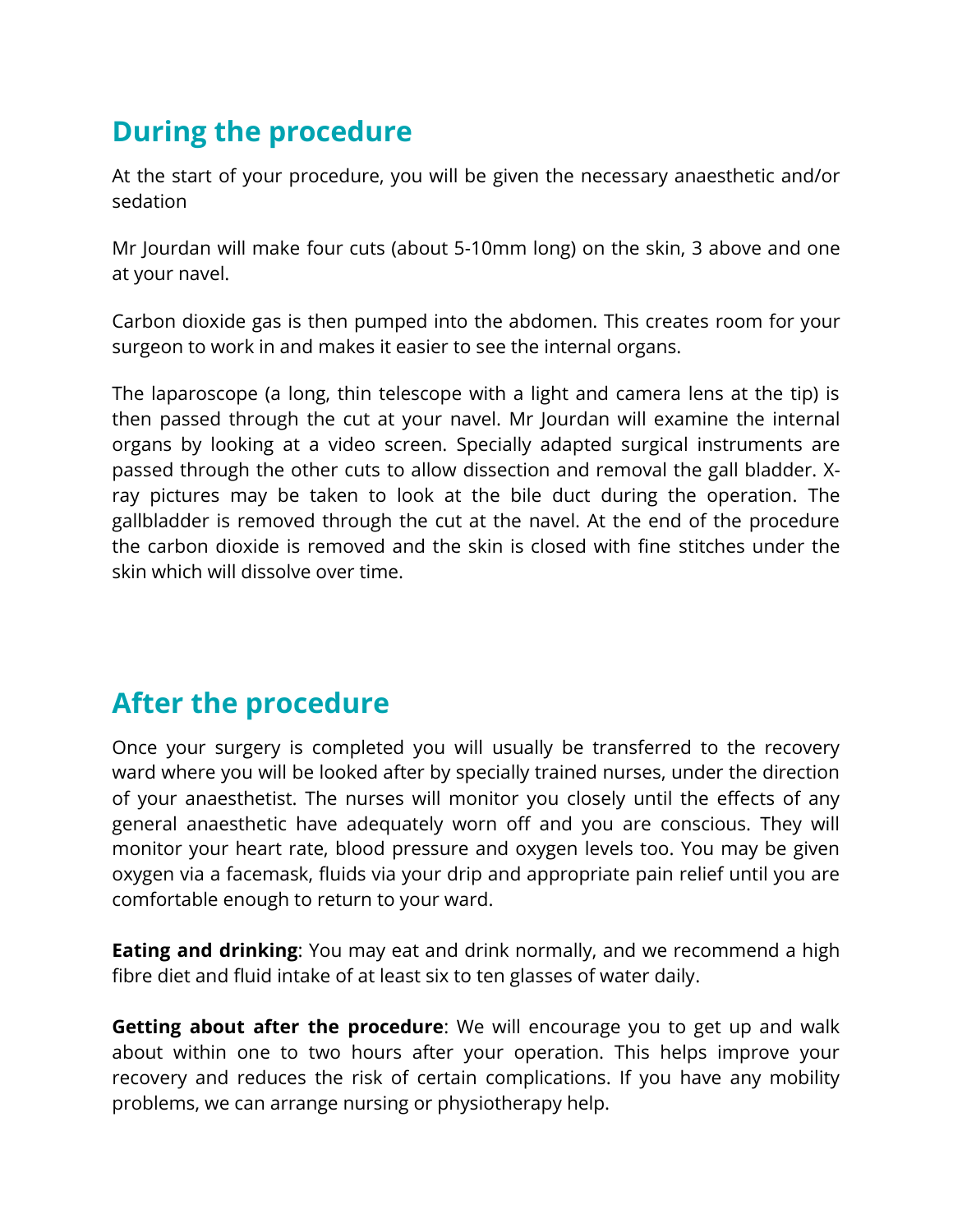**Pain relief and wound care:** You should expect some pain around the wounds. It is also common to experience some shoulder tip pain in the first 24 hours. In order to minimise the pain associated with your operation, a number of measures will be taken. At the time of surgery, local anaesthetic is injected into the wounds. This will provide pain relief for several hours after surgery. You will be given painkillers to take by mouth. There may be some ooze from the wounds and the nursing staff may need to change your dressings. You should aim to keep the wounds dry for the first three days. The dressings are normally waterproof so showering is possible.

**Leaving hospital**. Discharge from hospital will be the same day (for planned daycase surgery) or the following day. You may be given a copy of your discharge summary which contains documentation of your admission. You will be given necessary tablets or medicines to take home with you – for example, painkillers and laxatives.

**Check-ups and results:** You will be seen at 4 weeks after surgery but if there are problems before this date then you can call the hospital or Mr Jourdan's secretary for advice.

## **What can I expect once I go home ?**

If you need them, continue taking painkillers as advised by the hospital. General anaesthesia can temporarily affect your co-ordination and reasoning skills, so you should not drink alcohol, operate machinery or sign legal documents for 48 hours afterwards.

Normal activities, including returning to work, can usually be resumed after about a week. You shouldn't drive until you feel you could do an emergency stop without discomfort. If you are in any doubt about driving, please contact your motor insurer so that you are aware of their recommendations, and always follow your surgeon's advice.

About 1 out of 5 people (20 percent) will have diarrhoea after having their gallbladder removed. Eating plenty of high fibre foods such as brown rice, wholemeal bread and pasta can help absorb excess water and make your bowel movement more bulky.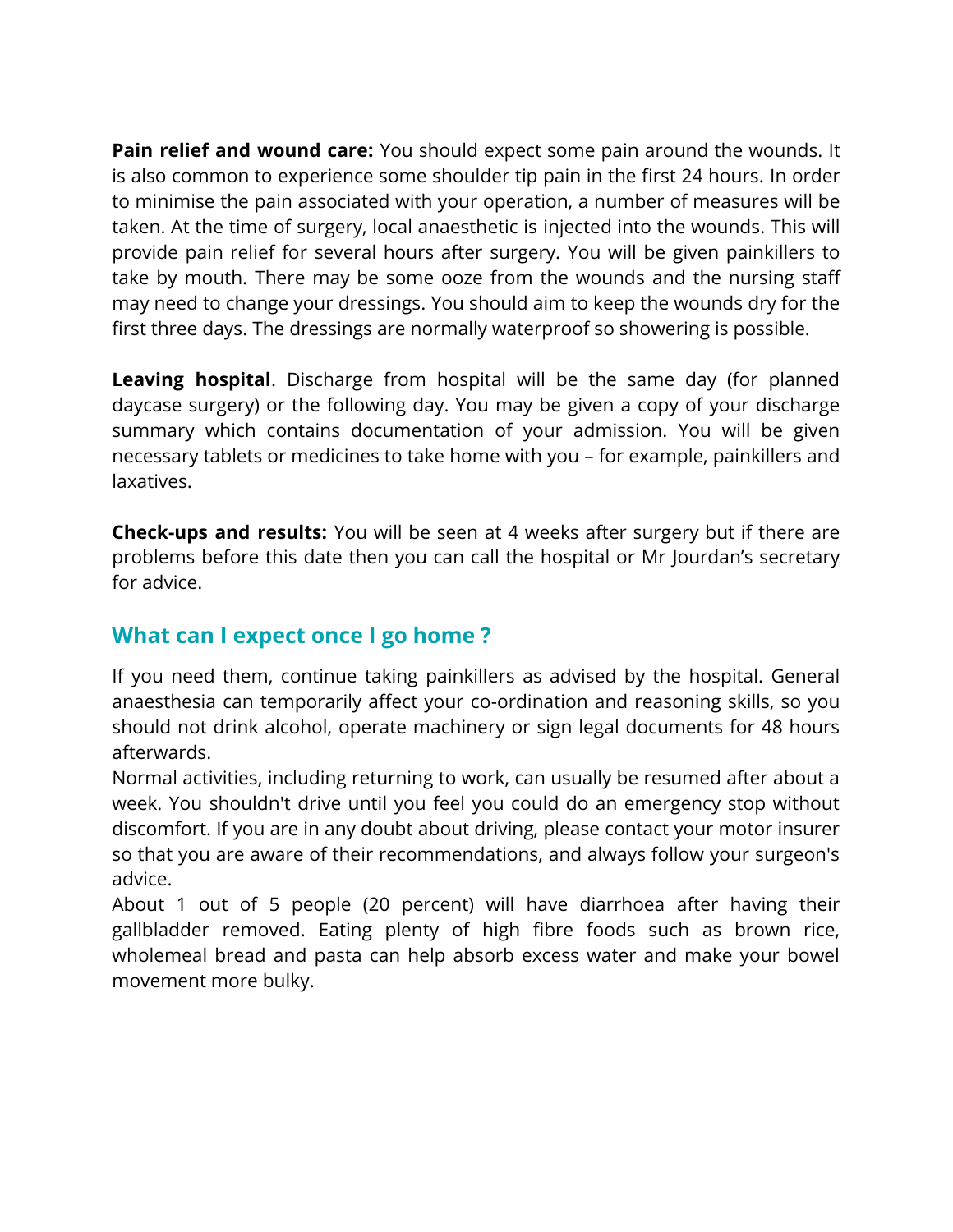## **Significant, unavoidable or frequently occurring risks of this procedure**

Removal of the gallbladder is a very common and a very safe procedure. However, like all operations there are small risks involved. It is very important that you are fully aware of these risks. It is not always possible to complete the operation via the keyhole route and it may be necessary to make a cut under the ribs on the right hand side. This is not a complication but a necessary action taken to ensure your safety. The possible complications below are particularly important as they can result in a longer stay in hospital or further operations.

- **Bleeding**  this very rarely occurs after any type of operation. Your pulse and blood pressure are closely monitored after your operation as this is the best way of detecting this potential problem. If bleeding is thought to be happening, you will require a further operation to stop it. This can usually be done through the same keyhole scars as your first operation.
- **Infection**  this can affect your scars ('wound infection') or can occur inside your abdomen. Again this can happen after any type of abdominal operation. Simple wound infections can be easily treated with a short course of antibiotics. Infection inside your tummy will also usually settle with antibiotics. Occasionally, it may be necessary to drain off infected fluid from inside your tummy. This is most frequently performed under a local anaesthetic by our colleagues in the X ray department.
- **Leakage of bile**  When we remove the gallbladder, we put special clips on the tube that connects the gallbladder to the main bile duct draining the liver. Despite this, sometimes bile fluid leaks out. If this does occur, we have a number of different ways of dealing with this. Sometimes the fluid can simply be drained off by our colleagues in the X-ray department. In other cases we will ask some other colleagues to perform a special test called an ERCP. This is a procedure where you are made very sleepy (using sedative injections)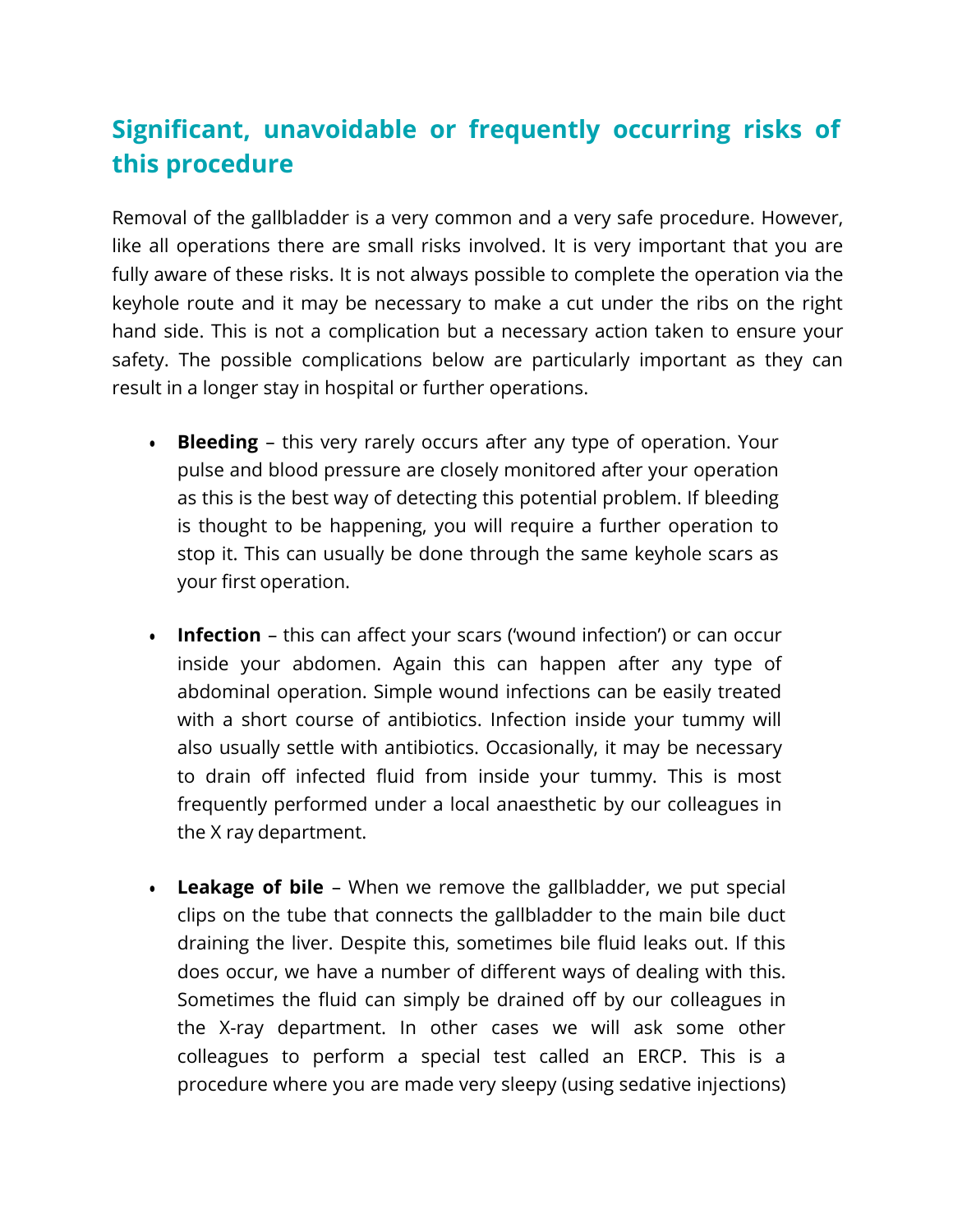and a special flexible camera ('an endoscope') is passed down your gullet and stomach to allow the doctor to see the lower end of your bile duct. The doctor then injects a special dye that allows them to see where the bile has leaked from. If they see where the bile is leaking from, they will insert a plastic tube (called a 'stent') into your bile duct to allow the bile to drain internally. This stent is usually removed six to eight weeks after it is put in. Rarely, if a patient develops a bile leak, an operation is required to drain the bile and wash out the inside of the abdominal cavity. This can usually be performed as a keyhole procedure.

- **Injury to bile duct** Injury to the main bile duct draining bile from the liver to your intestine is a rare (1 per 400 cases) complication of gallbladder surgery. We use a number of techniques during the operation to prevent this happening. If an injury occurs, it requires immediate repair so that you recover smoothly from the operation.
- **Injury to intestine, bowel and blood vessels**  Injury to these structures can, very rarely, occur during the insertion of the keyhole instruments and during the freeing up of the gallbladder particularly if it is very inflamed. Usually this injury can be seen and repaired at the time of the operation, but occasionally may only become clear in the early postoperative period. If we suspect that you may have sustained such an injury, a further operation will be required. This will be performed as a keyhole operation but may need conversion to an open operation.
- **Blood clots in the legs (DVT)**  Before your operation, you will be fitted with some stockings that you wear during your operation to help prevent blood clots developing in the veins of your legs. You may also be given an injection in the skin of your tummy - this is a blood thinning medicine (Heparin) that also helps prevent blood clots.
- **Urinary retention** if you suffer form urinary symptoms due to a large prostate you might be at increased risk of urinary problems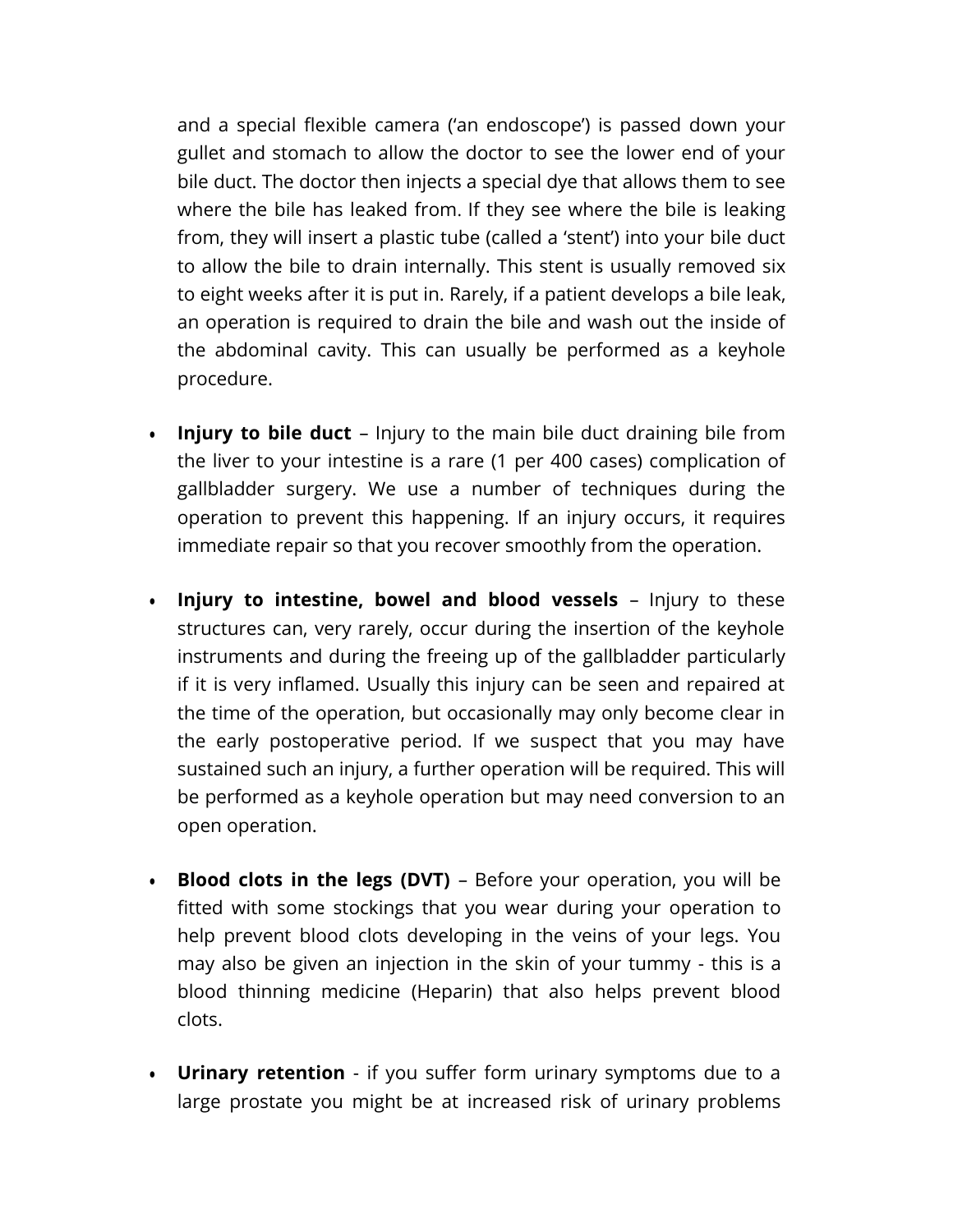after surgery.

In the period following your operation you should contact the hospital or Mr Jourdan if you notice any of the following problems:

- increasing pain, redness, swelling or discharge
- bleeding
- difficulty in passing urine
- high temperature over 38° or chills
- nausea or vomiting

## **The Anaesthetic**

Anaesthesia means 'loss of sensation'. There are three types of anaesthesia: general, regional and local. **The type of anaesthesia chosen by your anaesthetist depends on the nature of your surgery as well as your health and fitness**.

Sometimes different types of anaesthesia are used together.

**Before your operation**: Before your operation you will meet an anaesthetist who will discuss with you the most appropriate type of anaesthetic for your operation, and pain relief after your surgery.

To inform this decision, he/she will need to know about:

your general health, including previous and current health problems

whether you or anyone in your family has had problems with anaesthetics

any medicines or drugs you use

whether you smoke

whether you have had any abnormal reactions to any drugs or have any other allergies

your teeth, whether you wear dentures, or have caps or crowns.

Your anaesthetist may need to listen to your heart and lungs, ask you to open your mouth and move your neck and may review your test results.

**Pre-medication:** You may be prescribed a 'premed' prior to your operation. This a drug or combination of drugs which may be used to make you sleepy and relaxed before surgery, provide pain relief, reduce the risk of you being sick, or have effects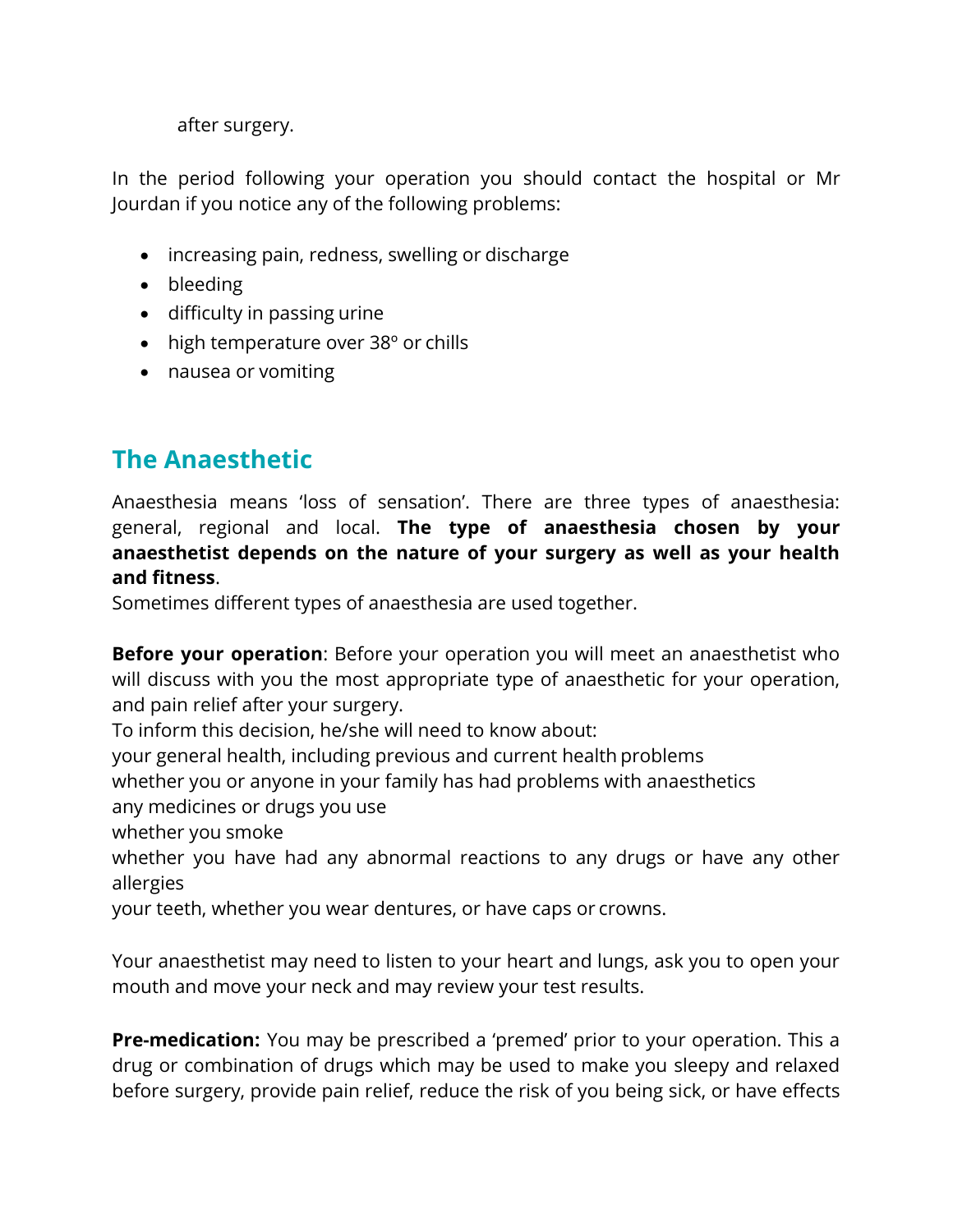specific for the procedure that you are going to have or for any medical conditions that you may have. Not all patients will be given a premed or will require one and the anaesthetist will often use drugs in the operating theatre to produce the same effects.

### **Before starting your anaesthesia the medical team will perform a check of your name, personal details and confirm the operation you are expecting**.

You will usually change into a gown before your operation and we will take you to the operating suite. When you arrive in the theatre or anaesthetic room, monitoring devices may be attached to you, such as a blood pressure cuff, heart monitor (ECG) and a monitor to check your oxygen levels (a pulse oximeter). An intravenous line (drip) may be inserted and you may be asked to breathe oxygen through a face mask.

**The Anaesthetic:** During general anaesthesia you are put into a state of unconsciousness and you will be unaware of anything during the time of your operation. Your anaesthetist achieves this by giving you a combination of drugs.

While you are unconscious and unaware your anaesthetist remains with you at all times. He or she monitors your condition and administers the right amount of anaesthetic drugs to maintain you at the correct level of unconsciousness for the period of the surgery. Your anaesthetist will be monitoring such factors as heart rate, blood pressure, heart rhythm, body temperature and breathing. He or she will also constantly watch your need for fluid or blood replacement.

Mr Jourdan will inject some local anaesthetic into the surgical site. This will give excellent pain control in the hours following surgery. When the effects of the local anaesthetic wear off your pain will need to be controlled with pain-killers taken in tablet form.

**After the Anaesthetic:** Most people will feel fine after their operation. Some people may feel dizzy, sick or have general aches and pains. Others may experience some blurred vision, drowsiness, a sore throat, headache or breathing difficulties.